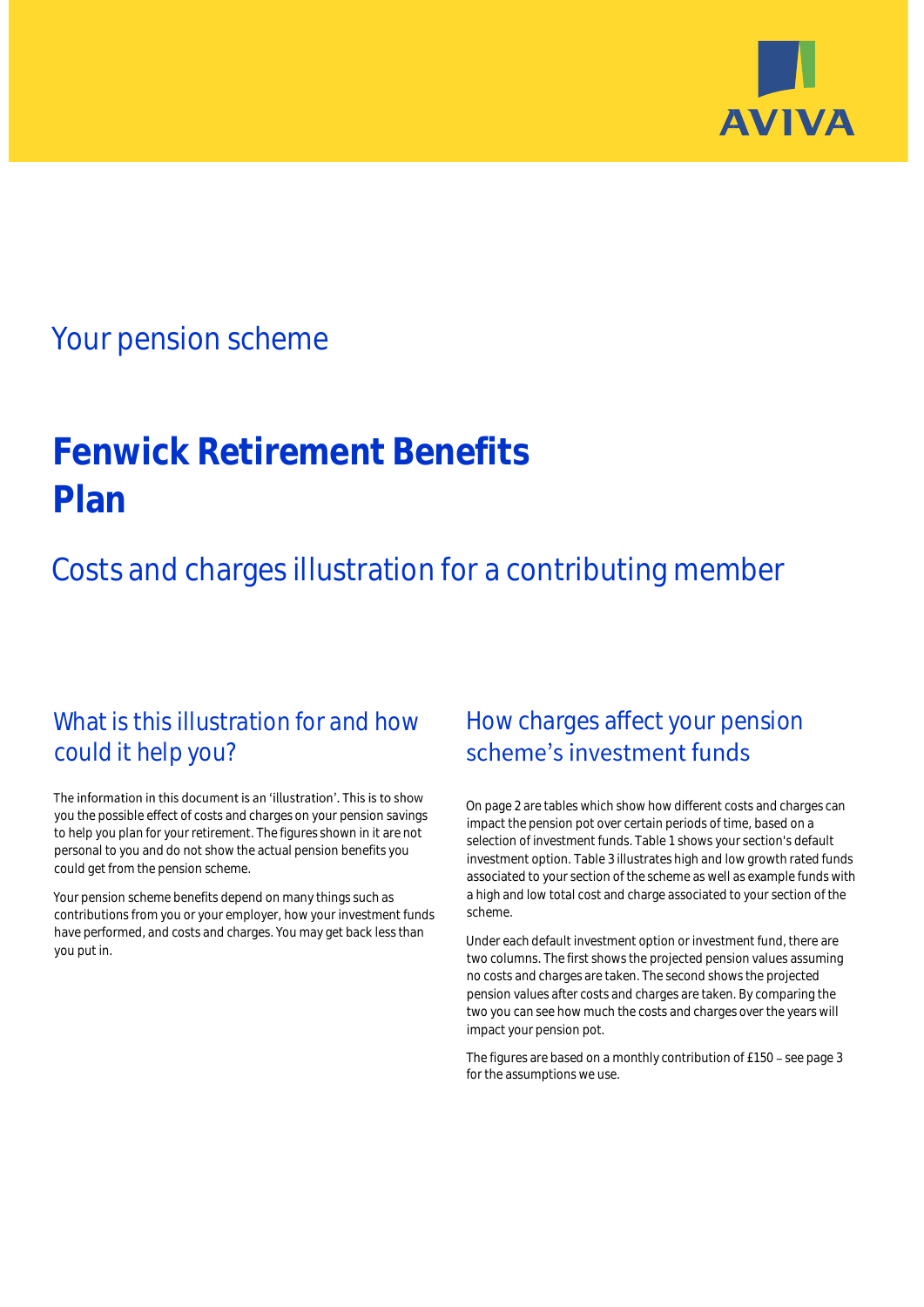| Illustration of effect of costs and charges on the Default Investment Option in |                                                                                               |                                    |  |  |  |  |  |  |  |
|---------------------------------------------------------------------------------|-----------------------------------------------------------------------------------------------|------------------------------------|--|--|--|--|--|--|--|
| <b>Fenwick Retirement Benefits Plan</b>                                         |                                                                                               |                                    |  |  |  |  |  |  |  |
|                                                                                 | <b>My Future</b><br>Assumed growth rate 3.2% (p.a.)<br>Assumed costs and charges 0.59% (p.a.) |                                    |  |  |  |  |  |  |  |
|                                                                                 |                                                                                               |                                    |  |  |  |  |  |  |  |
|                                                                                 |                                                                                               |                                    |  |  |  |  |  |  |  |
| At end of year                                                                  | Projected value assuming no                                                                   | <b>Projected value after costs</b> |  |  |  |  |  |  |  |
|                                                                                 | costs and charges are taken                                                                   | and charges are taken              |  |  |  |  |  |  |  |
| $\mathbf{1}$                                                                    | £1,790                                                                                        | £1,780                             |  |  |  |  |  |  |  |
| $\overline{2}$                                                                  | £3,600                                                                                        | £3,580                             |  |  |  |  |  |  |  |
| 3                                                                               | £5,430                                                                                        | £5,380                             |  |  |  |  |  |  |  |
| 4                                                                               | £7,280                                                                                        | £7,190                             |  |  |  |  |  |  |  |
| 5                                                                               | £9,140                                                                                        | £9,000                             |  |  |  |  |  |  |  |
| 10                                                                              | £18,800                                                                                       | £18,200                            |  |  |  |  |  |  |  |
| 15                                                                              | £29,000                                                                                       | £27,600                            |  |  |  |  |  |  |  |
| 20                                                                              | £39,700                                                                                       | £37,300                            |  |  |  |  |  |  |  |
| 25                                                                              | £51,000                                                                                       | £47,200                            |  |  |  |  |  |  |  |
| 30                                                                              | £63,000                                                                                       | £57,300                            |  |  |  |  |  |  |  |
| 35                                                                              | £75,600                                                                                       | £67,600                            |  |  |  |  |  |  |  |
| 40                                                                              | £88,000                                                                                       | £77,500                            |  |  |  |  |  |  |  |
| 45                                                                              | £99,100                                                                                       | £86,000                            |  |  |  |  |  |  |  |
| 50                                                                              | £109,000                                                                                      | £92,800                            |  |  |  |  |  |  |  |

### **Table 2**

| List of Funds included in the Default Investment Option |                       |                    |  |  |
|---------------------------------------------------------|-----------------------|--------------------|--|--|
| <b>Fund name</b>                                        | <b>Total Cost and</b> | <b>Growth Rate</b> |  |  |
|                                                         | Charge (p.a.)         | (p.a.)             |  |  |
| Av MyM My Future Growth                                 | 0.61%                 | 3.60%              |  |  |
| Av MyM My Future Consolidation                          | 0.56%                 | 2.40%              |  |  |
|                                                         |                       |                    |  |  |
|                                                         |                       |                    |  |  |
|                                                         |                       |                    |  |  |
|                                                         |                       |                    |  |  |
|                                                         |                       |                    |  |  |
|                                                         |                       |                    |  |  |
|                                                         |                       |                    |  |  |
|                                                         |                       |                    |  |  |

#### **Aviva Life & Pensions UK Limited.**

Registered in England No. 3253947. Registered office: Aviva, Wellington Row, York, YO90 1WR. Authorised by the Prudential Regulation Authority and regulated by the Financial Conduct Authority and the Prudential Regulation Authority. Firm Reference Number 185896. **aviva.co.uk** TEMP GFI NG071309 09/2018